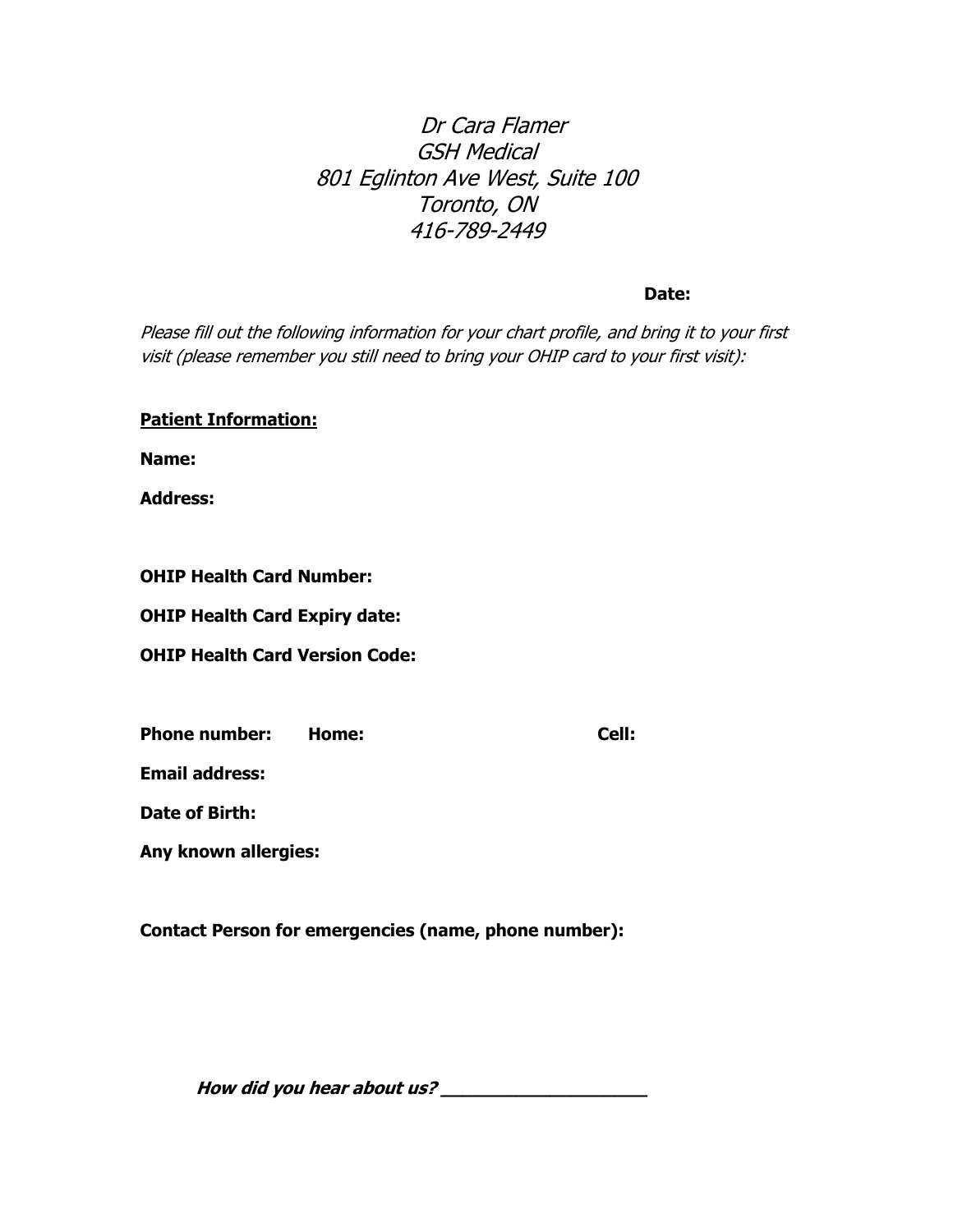# Dr Cara Flamer GSH Medical 801 Eglinton Ave West Toronto ON 416-789-2449

Please fill out the questionnaire to help us create your chart profile:

## **Current medical conditions: (please list medical diagnoses only, not symptoms)**

- 1.
- 2.
- 3.
- 4.
- 5.

### **Medications you are currently taking:**

- 1.
- 2.
- 3.
- 4.
- 5.
- 6.

## **Any hormones (non-bio-identical or bio-identical) used in past:**

- 1.
- 2.
- 3.
- 4.
- 5.
- 6.

#### **Significant past medical illness: (surgeries, hospitalizations, conditions of the past, abnormal test results from the past)**

- 1.
- 2.
- 3.
- 4.
- 5.
- 6.

## **Allergies to medications:**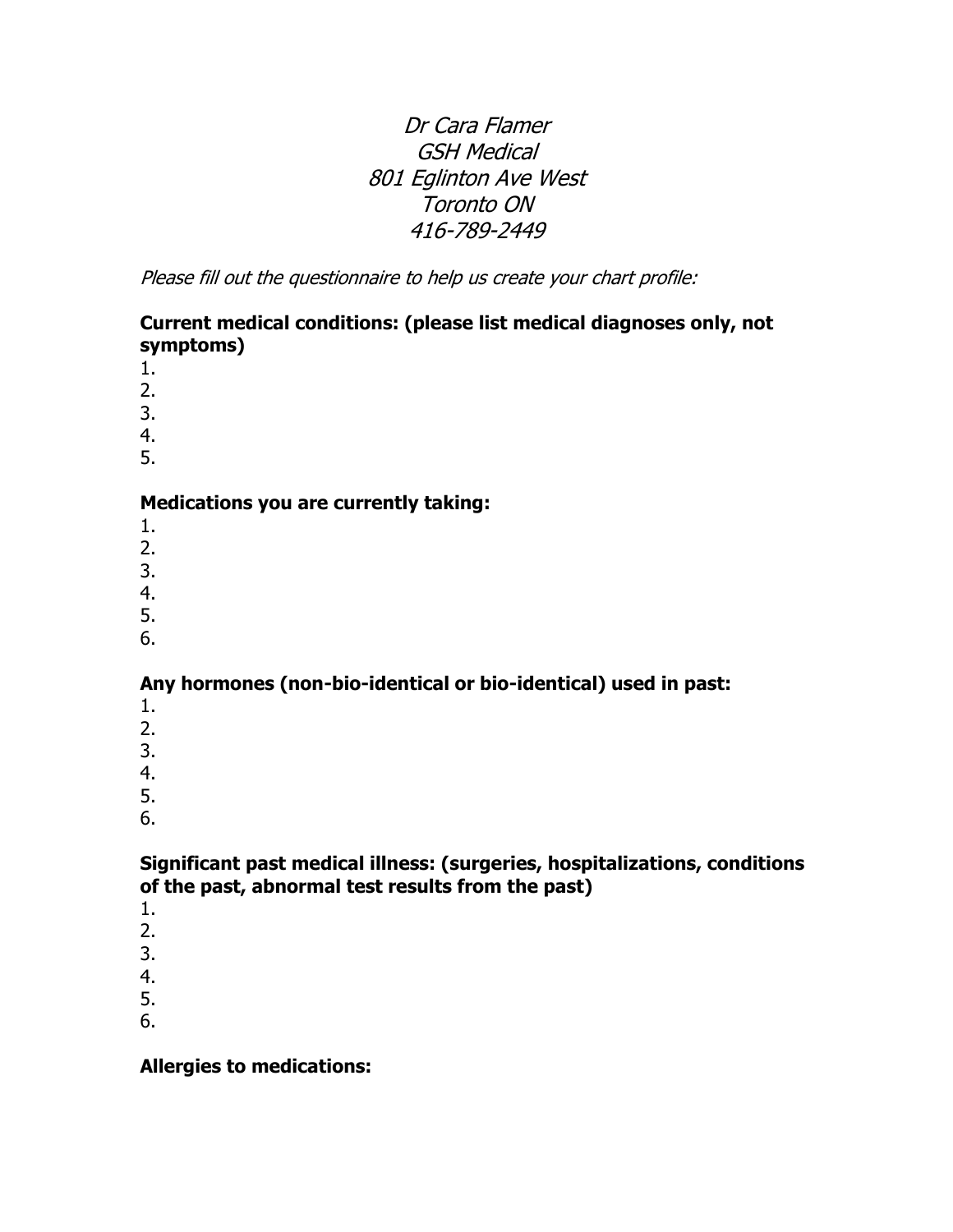**Family history:** (remember things like diabetes, heart disease, cancer- list type of cancer and age of diagnosis, thyroid disorder)

Mother: Father: Siblings: Maternal aunts/uncles: Paternal aunts/uncles: Maternal grandparents: Paternal grandparents: Children:

#### **Screening tests: (please list most recent one: the month it was done and the result)**

Mammogram:

Breast thermography:

Breast ultrasound:

Pelvic ultrasound:

Pap smear:

Bone density:

Colon screening:

## **Other physicians involved in your care:**

- 1. Family doctor:
- 2. Naturopath:
- 3. Specialist(s):
- 4. Other:

#### **Social history:**

Are you married or in a long-term relationship? Do you have children? Do you smoke? \_\_\_\_\_\_\_\_\_\_\_\_\_\_\_\_\_\_\_\_\_\_ How often do you drink alcohol? \_\_\_\_\_\_\_\_ What do you do for work?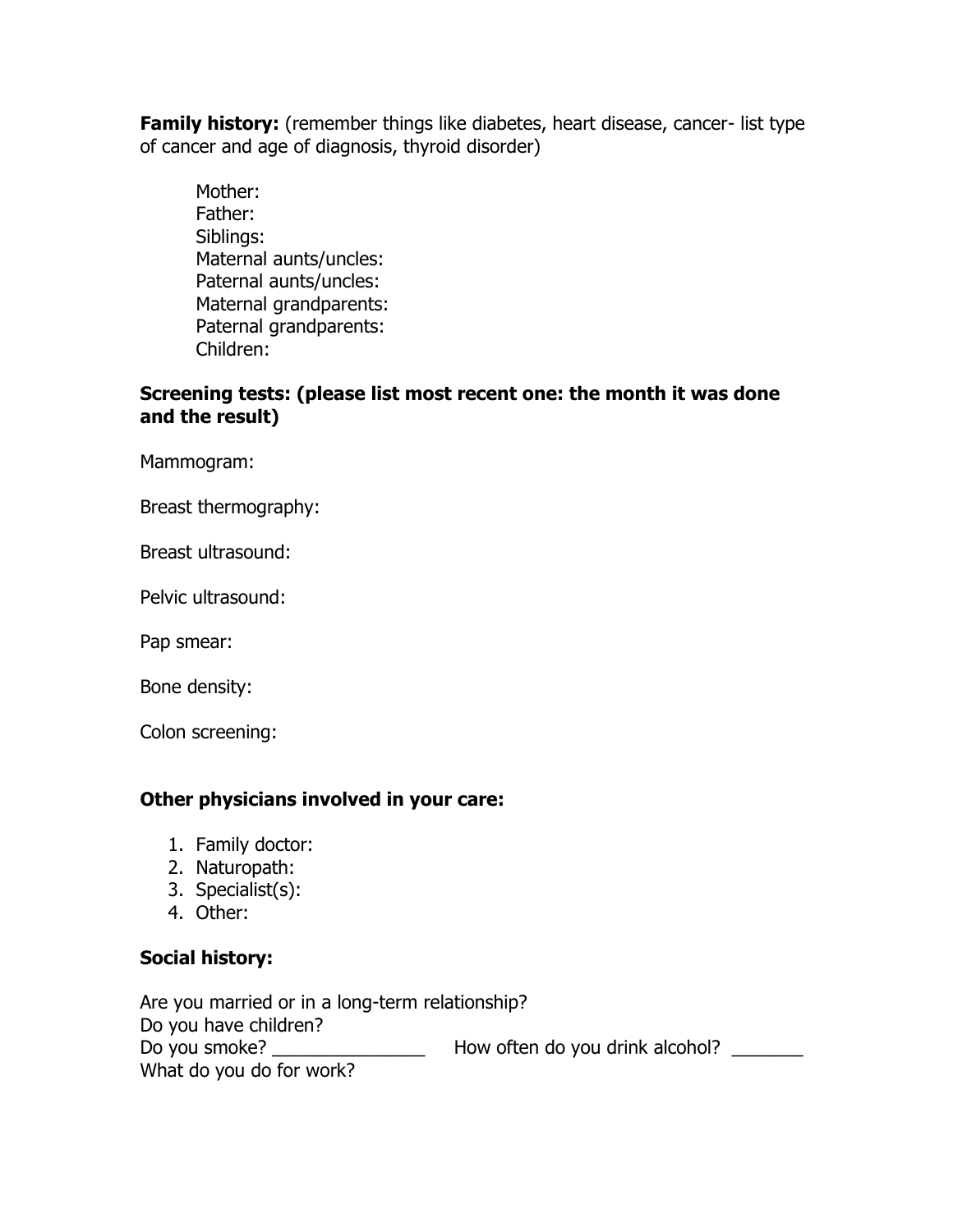Dr Cara Flamer GSH Medical 801 Eglinton Ave West, Suite 100 Toronto, ON 416-789-2449

# **Questionnaire**

#### **Hormonal Symptom Questionnaire:**

Estrogen/progesterone balance: (For Women Only)

- I have night sweats
- I feel hot at night (a lesser degree of a night sweat)
- I have hot flashes during the day (please indicate amount of flashes per day:  $/day)$
- $\Box$  I have vaginal dryness
- $\Box$  I have a incontinence with coughing/sneezing or when I have to urinate
- I have an overactive bladder
- $\Box$  I have discomfort with intercourse
- I have insomnia- it's hard to fall asleep and/or stay asleep
- I am irritable and/or have a "short fuse"
- I don't feel "myself" anymore
- I am moody
- $\Box$  I feel anxious
- $\Box$  I have a history of (circle any that apply):
	- o Fibroids ovarian cysts breast cysts endometriosis adenomysis breast/ovarian/uterine cancer
	- o Polycystic ovaries uterine polyps
- **D** My breasts are sore
- I feel swollen
- $\Box$  I feel sedated during the day
- $\Box$  I have problems with acne

If you are still getting periods:

- **D** My periods are heavy
- **D** My periods are irregular
- □ I get significant PMS before my period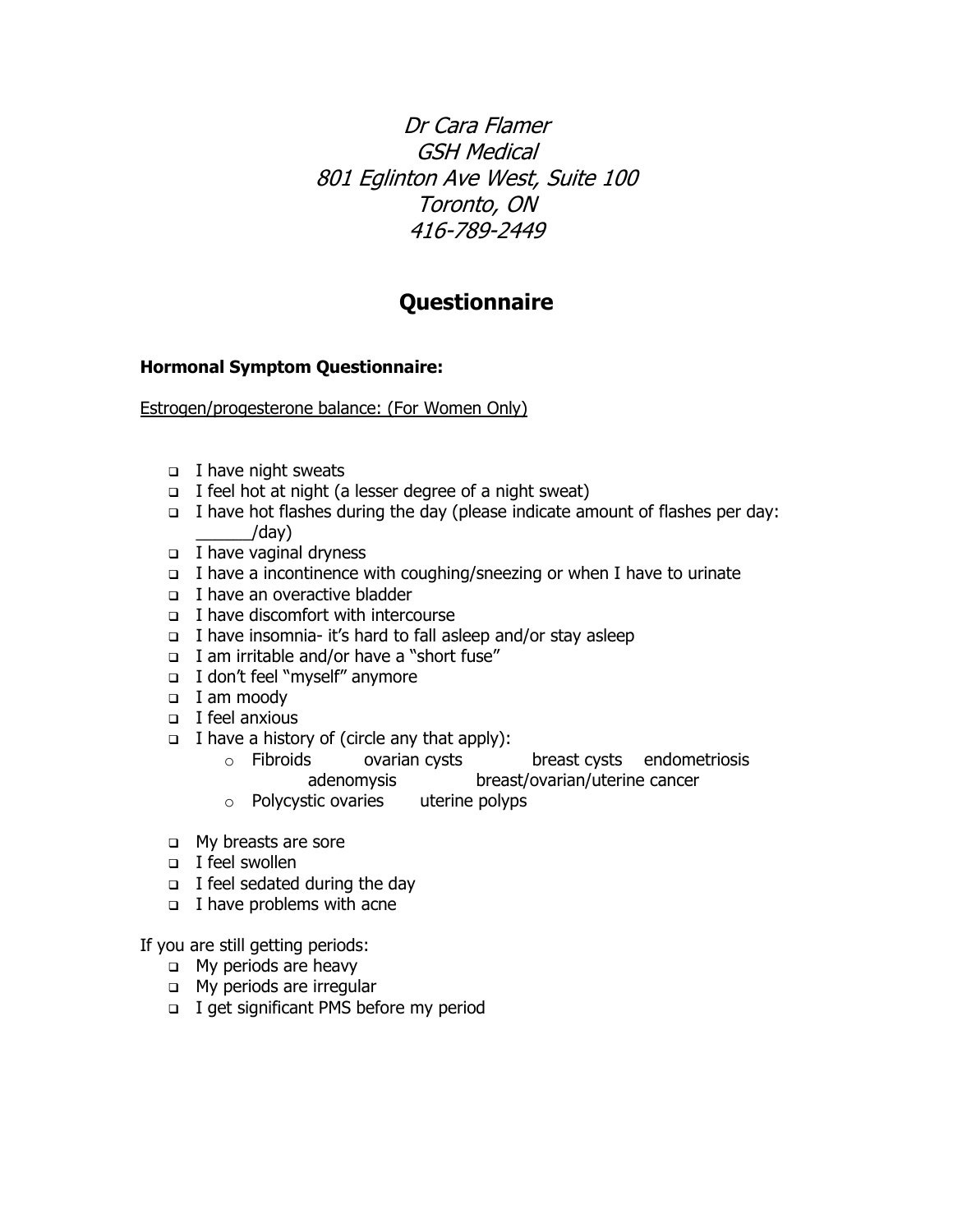#### Testosterone balance:

- $\Box$  My sex drive is reduced or completely gone
- $\Box$  I feel weak
- I can't seem to put on muscle mass
- $\Box$  I am not as assertive as I used to be
- My stamina is low
- I have showed signs of osteoporosis or osteopenia with bone density testing
- $\Box$  I have noticed hair loss on my scalp around the frontal area and temples
- $\Box$  I have problems with acne
- I have bothersome amounts of hair on my arms and legs
- I have reduced sensation in my clitoral area/reduced sensation of orgasm

#### Adrenal balance:

- I am exhausted during the day (please tell us the time of day you are most tired:
- $\qquad \qquad \qquad \Box$ I am wired at night; I often get a second wind if I stay up past 11pm
- I feel burned out
- $\Box$  I am under a lot of stress or have been for the past few years
- I have experienced physical or mental trauma in the past decade
- I feel "tired but wired"
- $\Box$  I have gained weight in my abdominal area
- I crave sugar and/or caffeine
- $\Box$  I feel like I am "running on adrenaline"
- I am exhausted after I exercise
- $\Box$  I wake up at night and can't get back to sleep
- $\Box$  I get night sweats

Thyroid balance:

- I have a metallic taste in my mouth
- $\Box$  I have chronic fatigue, weakness, lethargy
- I have cold hands and feet
- $\Box$  I am intolerant to cold temperatures
- □ I suffer from constipation
- □ I feel depressed and irritable
- My skin is dry
- My nails have ridges
- **D** My hair is coarse and dry
- $\Box$  I notice swelling of my eyelids or face
- I feel like I can't take a deep breath
- $\Box$  I have hair loss (diffusely over the scalp) or thinning hair
- My memory is impaired
- $\Box$  I have a history of infertility or recurring miscarriages
- I have insomnia
- I noticed my eyebrows are thinner than they used to be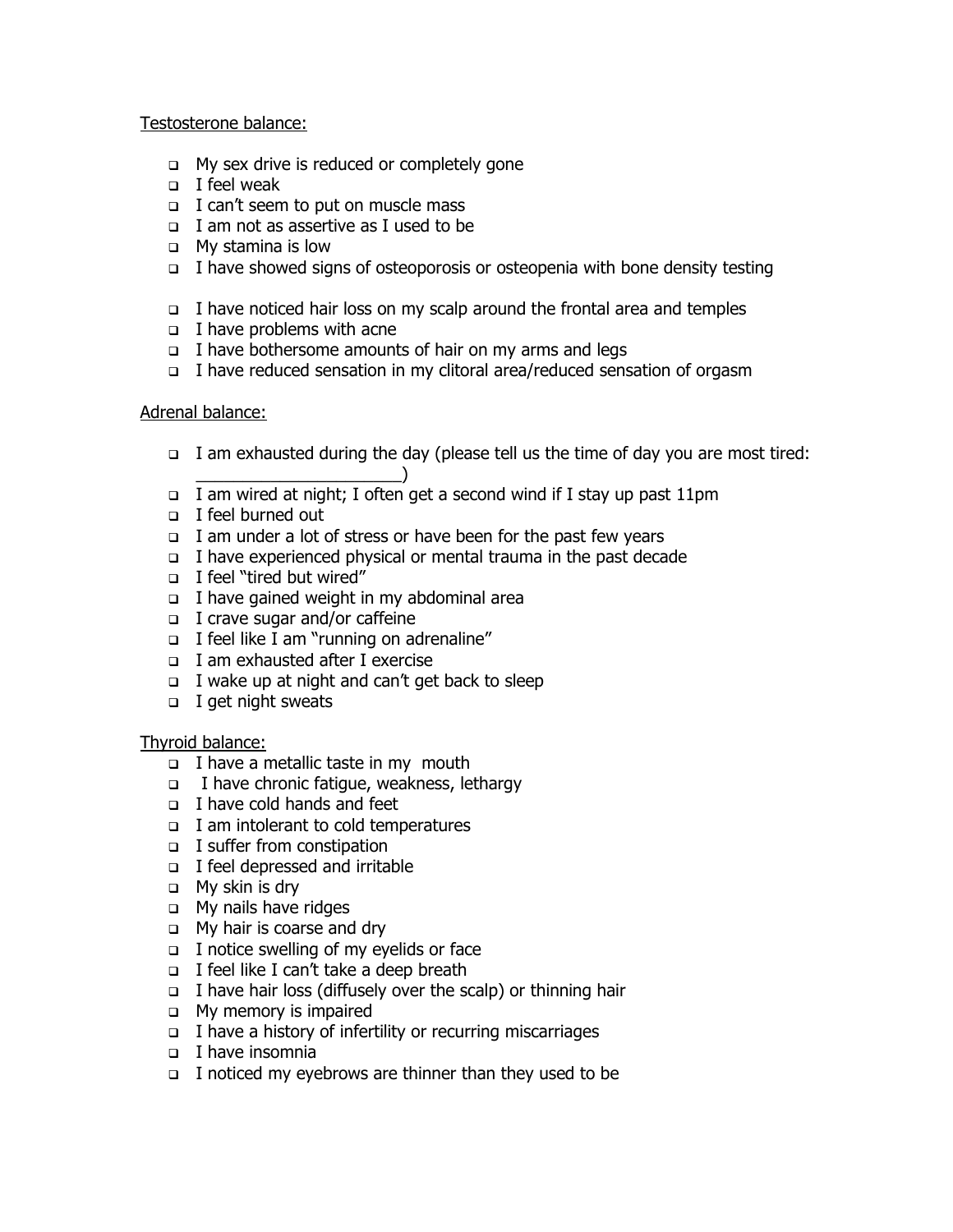### **Gastrointestinal Symptom Questionnaire:**

- I frequently feel bloated
	- o This relates to meals
	- o This is unrelated to meals
- I am constipated
	- o All the time
	- o sometimes
- I have loose stool
	- $\circ$  All the time
	- o sometimes
- $\Box$  I have blood in my stool
- $\Box$  I have mucous in my stool
- I have heartburn
	- o sometimes
	- o always

# **Lifestyle Questionnaire:**

## Diet:

- □ I eat at fast food restaurants
- I have dietary restrictions:
	- $\circ$  I am vegetarian
	- $\circ$  I do not eat: (pls circle all that apply) red meat fish poultry eggs
	- $\circ$  I do not eat: (pls circle all that apply) soy products wheat/gluten
	- $\circ$  Other foods i avoid:
	- $\circ$  I feel better when i avoid eating the foods mentioned above
	- $\circ$  I choose to avoid the above foods for reasons other than how i physically tolerate them
- I eat organic vegetables and fruit:
	- o Sometimes
	- $\circ$  All the time
	- o Never
- $\Box$  I eat complex carbs (rice, pasta, bread, grains, etc)
	- o Everyday
	- $\circ$  A few times a week
	- o Never